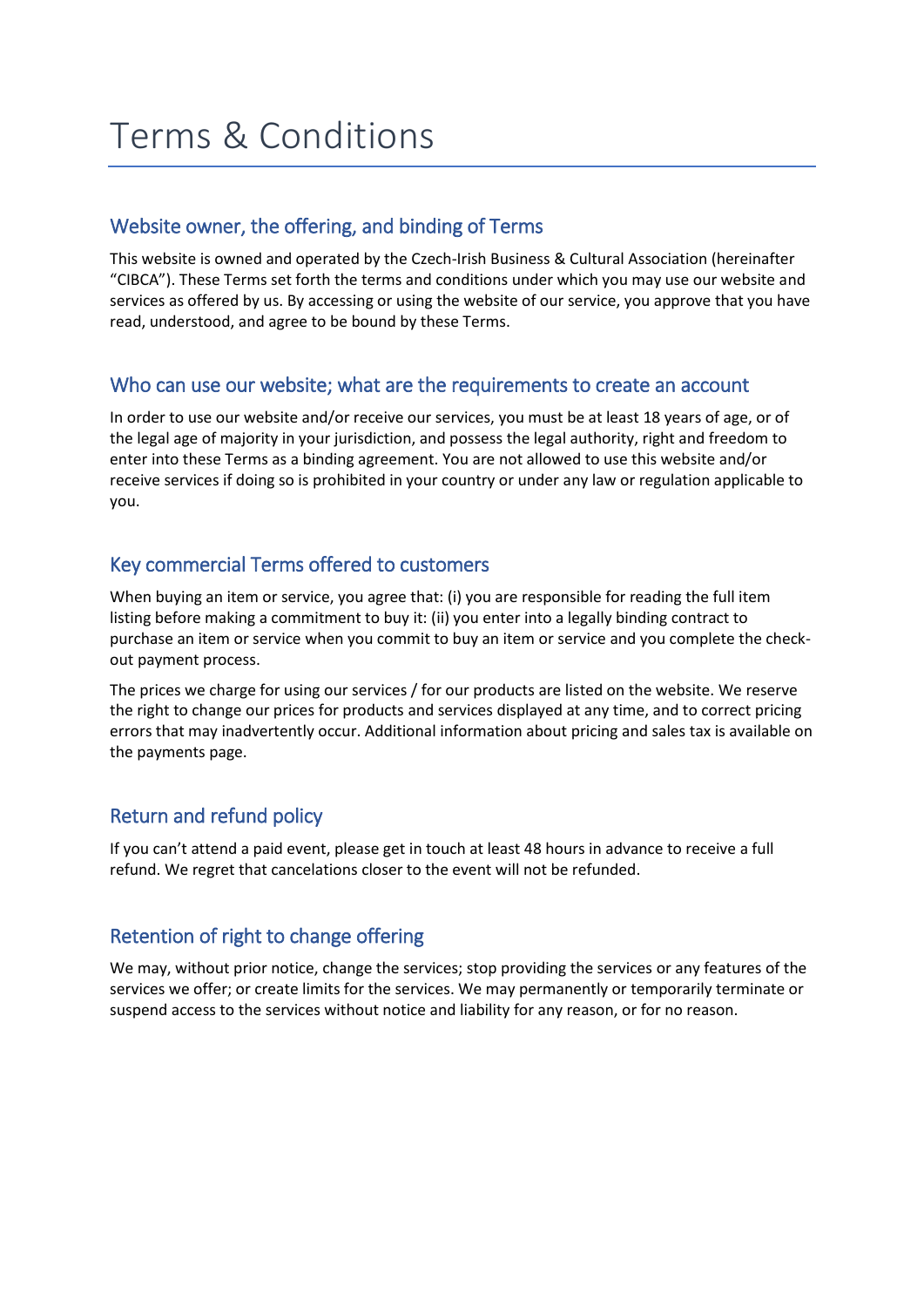# Ownership of intellectual property, copyrights and logos

The Service and all materials therein or transferred thereby, including, without limitation, software, images, text, graphics, logos, patents, trademarks, service marks, copyrights, photographs, audio, videos, music and all Intellectual Property Rights related thereto, are the exclusive property of CIBCA. Except as explicitly provided herein, nothing in these Terms shall be deemed to create a license in or under any such Intellectual Property Rights, and you agree not to sell, license, rent, modify, distribute, copy, reproduce, transmit, publicly display, publicly perform, publish, adapt, edit or create derivative works thereof.

You recognize and agree that by uploading any content (including, but not limited to designs, images, animations, videos, audio files, fonts, logos, illustrations, compositions, artworks, interfaces, text and literary works) through any means to the website, you confirm that you own all the relevant rights or received the appropriate license to upload/transfer/send the content. You agree and consent that the uploaded/transferred content may be publicly displayed at the website.

#### Right to suspend or cancel user account

We may permanently or temporarily terminate or suspend your access to the service without notice and liability for any reason, including if in our sole determination you violate any provision of these Terms or any applicable law or regulations. You may discontinue use and request to cancel your account and/or any services at any time. Notwithstanding anything to the contrary in the foregoing, with respect to automatically-renewed subscriptions to paid services, such subscriptions will be discontinued only upon the expiration of the respective period for which you have already made payment.

#### Indemnification

You agree to indemnify and hold CIBCA harmless from any demands, loss, liability, claims or expenses (including attorneys' fees), made by any third party due to, or arising out of, or in connection with your use of the website or any of the services offered on the website.

# Limitation of liability

To the maximum extent permitted by applicable law, in no event shall CIBCA, be liable for any indirect, punitive, incidental, special, consequential or exemplary damages, including without limitation, damages for loss of profits, goodwill, use, data or other intangible losses, arising out of or relating to the use of, or inability to use, the service.

To the maximum extent permitted by applicable law, CIBCA assumes no liability or responsibility for any (i) errors, mistakes, or inaccuracies of content; (ii) personal injury or property damage, of any nature whatsoever, resulting from your access to or use of our service; and (iii) any unauthorized access to or use of our secure servers and/or any and all personal information stored therein.

# Right to change and modify Terms

We reserve the right to modify these terms from time to time at our sole discretion. Therefore, you should review these page periodically. When we change the Terms in a material manner, we will